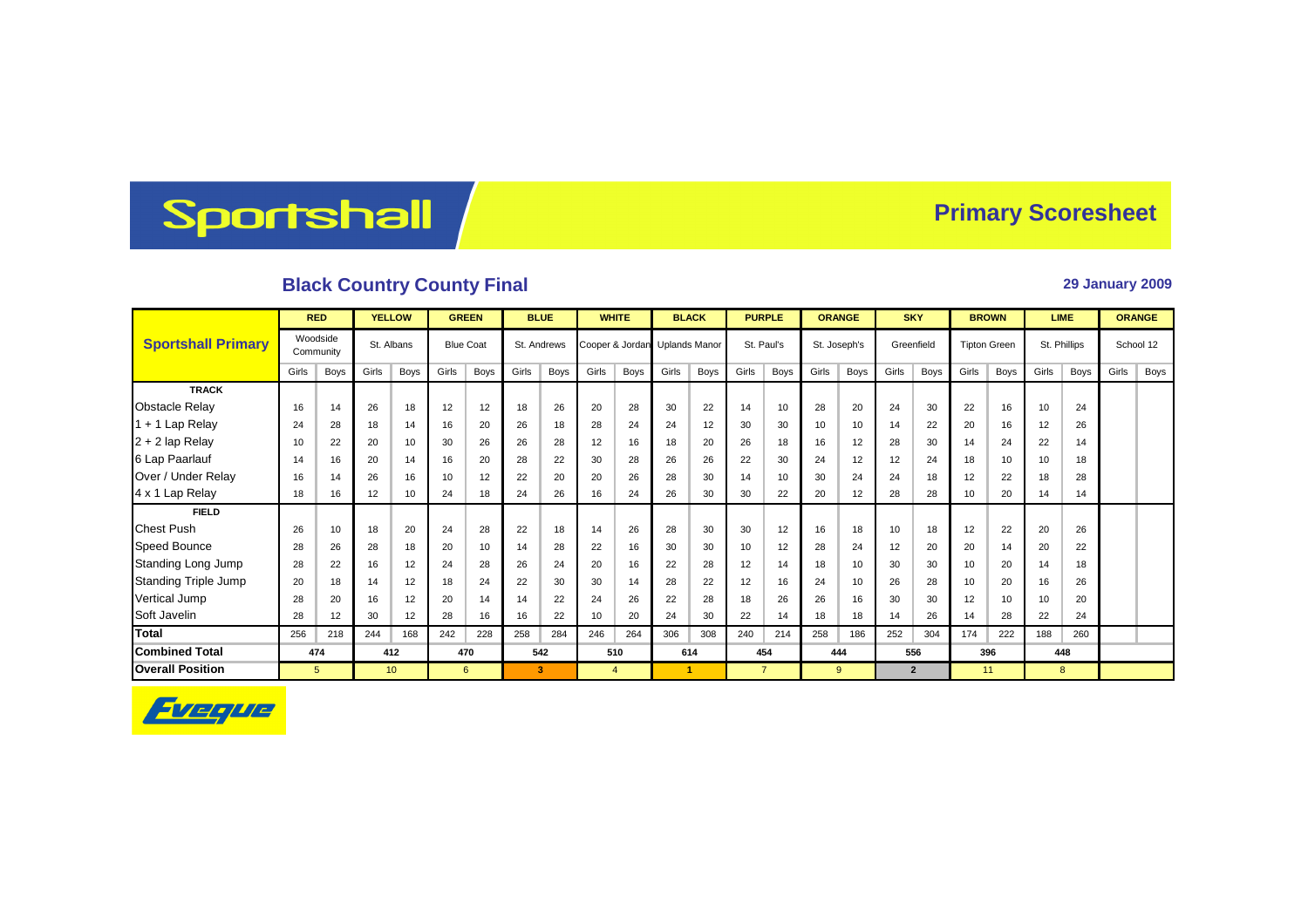| <b>Girls</b>                            |                       | <b>Obstacle Relay</b>      |                 | 1 + 1 Lap Relay         |                | 2 + 2 Lap Relay           |                | 6 Lap Paarlauf          |                 | Over / Under<br>Relay    |                  | 4x1 Lap Relay            |                  |               | <b>Girls</b>          |                         |                      | <b>Chest Push</b>             | <b>Speed Bounce</b>  |                  | Jump                 | <b>Standing Long</b> | <b>Standing Triple</b><br>Jump |                         | <b>Vertical Jump</b> |                            | Soft Javelin         |                         |  |
|-----------------------------------------|-----------------------|----------------------------|-----------------|-------------------------|----------------|---------------------------|----------------|-------------------------|-----------------|--------------------------|------------------|--------------------------|------------------|---------------|-----------------------|-------------------------|----------------------|-------------------------------|----------------------|------------------|----------------------|----------------------|--------------------------------|-------------------------|----------------------|----------------------------|----------------------|-------------------------|--|
| Colour                                  | Team                  | e (in secs) or<br>position | osition / Point | e (in secs)<br>position | Position / Poi | e (in secs) <<br>position | osition / Poin | sec s)<br>position<br>€ | osition / Point | ie (in secs)<br>position | Position / Point | ie (in secs)<br>position | Position / Point | Colour        | Team                  |                         | Best<br>Performances | l Position<br>Points<br>Total | Performances<br>Best | Total / Position | Best<br>Performances | Total / Position     | Best<br>Performances           | Total / Position        | Best<br>Performances | Total / Position<br>Points | Performances<br>Best | Total / Position        |  |
|                                         |                       |                            | 8               | 4<br>28.6               |                |                           | 11             |                         | 9               | 130.2                    | 8                |                          | 7                |               | Woodside<br>Community | $\overline{1}$          | 5.5                  | 16.25                         | 42                   | 128              | 1.52                 | 4.6                  | 4.08                           | 12.52                   | 42                   | 109                        | 8                    | 31                      |  |
| RED                                     | Community<br>Woodside | 146.6                      |                 |                         |                | 111.9                     |                | 145.1                   |                 |                          |                  | 59.1                     |                  | RED           |                       | $\overline{\mathbf{2}}$ | 5.25                 | 3                             | 40                   | 2                | 1.26                 | 2                    | 4.51                           | 6                       | 33                   | 2                          | 14                   | $\mathbf{2}$            |  |
|                                         |                       |                            | 16              |                         | 24             |                           | 10             |                         | 14              |                          | 16               |                          | 18               |               |                       | 3                       | 5.5                  | 26                            | 46                   | 28               | 1.82                 | 28                   | 3.93                           | 20                      | 34                   | 28                         | 9                    | 28                      |  |
|                                         |                       |                            | 3               |                         | 7              |                           | 6              |                         | 6               |                          | 3                |                          | 10               |               | Albans                | $\mathbf{1}$            | 5                    | 14.25                         | 42                   | 128              | 1.54                 | 4.2                  | 3.94                           | 11.76                   | 32                   | 77                         | 8                    | 34                      |  |
| <b>ELLOW</b>                            | Albans                | 140.5                      |                 | 29.6                    |                | 101.8                     |                | 136.9                   |                 | 124.9                    |                  | 102.3                    |                  | <b>YELLOW</b> |                       | $\overline{\mathbf{2}}$ | 5                    | 7                             | 42                   | 2                | 1.32                 | 8                    | 3.43                           | 9                       | 17                   | 8                          | 10                   | $\mathbf{1}$            |  |
| ×                                       | ö                     |                            | 26              |                         | 18             |                           | 20             |                         | 20              |                          | 26               |                          | 12               |               | 5                     | 3                       | 4.25                 | 18                            | 44                   | 28               | 1.34                 | 16                   | 4.39                           | 14                      | 28                   | 16                         | 16                   | 30                      |  |
| 긺                                       | Coat                  |                            | 10              | 8                       |                | 1                         |                | 8                       |                 | 11                       |                  | 4                        |                  | Coat          | $\overline{1}$        | 3.75                    | 15.25                | 44                            | 122                  | 1.56             | 4.38                 | 4.05                 | 12.49                          | 35                      | 94                   | 8                          | 31                   |                         |  |
| GREI                                    | Blue                  | 147.6                      |                 | 29.7                    |                | 56.4                      |                | 140.5                   |                 | 135                      |                  | 57.9                     |                  | GREEN         | Blue                  | $\overline{\mathbf{2}}$ | 5.5                  | 4                             | 32                   | 6                | 1.58                 | 4                    | 4.41                           | 7                       | 17                   | 6                          | 12                   | $\mathbf 2$             |  |
|                                         |                       |                            | 12              |                         | 16             |                           | 30             |                         | 16              |                          | 10               |                          | 24               |               |                       | 3                       | 6                    | 24                            | 46                   | 20               | 1.24                 | 24                   | 4.03                           | 18                      | 42                   | 20                         | 11                   | 28                      |  |
|                                         |                       |                            | 7               |                         | 3              | 59.7                      | 3              |                         | 2               |                          | 5                |                          | 4                |               |                       | $\overline{\mathbf{1}}$ | 4.75                 | 15                            | 38                   | 121              | 1.62                 | 4.5                  | 3.78                           | 12.83                   | 26                   | 72                         | $\overline{7}$       | 23                      |  |
| <b>BLUE</b>                             | Andrews<br>ō          | 146.3                      |                 | 28.3                    |                |                           |                | 128.2                   |                 | 127.1                    |                  | 57.9                     |                  | <b>BLUE</b>   | St.<br>Andrews        | $\overline{\mathbf{2}}$ | 4.25                 | 5                             | 43                   | 9                | 1.46                 | 3                    | 4.71                           | 5                       | 25                   | 9                          | 9                    | 8                       |  |
|                                         |                       |                            | 18              |                         | 26             |                           | 26             |                         | 28              |                          | 22               |                          | 24               |               |                       | 3                       | 6                    | 22                            | 40                   | 14               | 1.42                 | 26                   | 4.34                           | 22                      | 21                   | 14                         | $\overline{7}$       | 16                      |  |
| య<br><b>WHITE</b><br>Cooper &<br>Jordan |                       |                            | 6               |                         | 2              |                           | 10             |                         | 1               |                          | 6                |                          | 8                |               | య                     | $\overline{1}$          | 4.5                  | 13                            | 43                   | 126              | 1.64                 | 4.28                 | 5.58                           | 14.95                   | 34                   | 100                        | 6                    | 19                      |  |
|                                         |                       | 142.9                      |                 | 28                      |                | 105.1                     |                | 126.8                   |                 | 128.4                    |                  | 59.4                     |                  | <b>WHITE</b>  | Cooper &<br>Jordan    | $\mathbf 2$             | 4.25                 | 9                             | 35                   | 5                | 1.44                 | 6                    | 4.42                           | $\mathbf{1}$            | 20                   | 4                          | 6                    | 11                      |  |
|                                         |                       |                            | 20              |                         | 28             |                           | 12             |                         | 30              |                          | 20               |                          | 16               |               |                       | 3                       | 4.25                 | 14                            | 48                   | 22               | 1.2                  | 20                   | 4.95                           | 30                      | 46                   | 24                         | $\overline{7}$       | 10                      |  |
|                                         |                       |                            | $\mathbf 1$     |                         | 4              |                           | 7              |                         | 3               |                          | 2                |                          | 3                |               |                       | $\overline{\mathbf{1}}$ | 4.5                  | 16.5                          | 44                   | 135              | 1.5                  | 4.34                 | 4.05                           | 13.33                   | 30                   | 95                         | 8                    | 29                      |  |
| <b>BLACK</b>                            | Uplands<br>Manor      | 134.6                      |                 | 28.6                    |                | 103.1                     |                | 130.9                   |                 | 122.6                    |                  | 57.3                     |                  | <b>BLACK</b>  | Uplands<br>Manor      | $\mathbf 2$             | 4                    | $\mathbf{2}$                  | 43                   | 1                | 1.2                  | 5                    | 4.51                           | $\overline{\mathbf{2}}$ | 27                   | 5                          | 15                   | 4                       |  |
|                                         |                       |                            | 30              |                         | 24             |                           | 18             |                         | 26              |                          | 28               |                          | 26               |               |                       | $\overline{\mathbf{3}}$ | 8                    | 28                            | 48                   | 30               | 1.64                 | 22                   | 4.77                           | 28                      | 38                   | 22                         | 6                    | 24                      |  |
| щ                                       | Paul's                |                            | 9               |                         | 1              |                           | 3              |                         | 5               |                          | 9                |                          | 1                |               | Paul's                | $\overline{1}$          | 6                    | 18                            | 31                   | 109              | 1.14                 | $\overline{4}$       | 3.84                           | 11.47                   | 26                   | 81                         | 11                   | 26                      |  |
| PURPI                                   |                       | 147.4                      |                 | 27.4                    |                | 59.7                      |                | 134.5                   |                 | 130.9                    |                  | 55.7                     |                  | <b>PURPLE</b> |                       | $\overline{2}$          | 6.5                  | $\mathbf{1}$                  | 42                   | 11               | 1.64                 | 10                   | 3.74                           | 10                      | 31                   | 7                          | 6                    | 5                       |  |
|                                         | 5                     |                            | 14              |                         | 30             |                           | 26             |                         | 22              |                          | 14               |                          | 30               |               | 5                     | 3                       | 5.5                  | 30                            | 36                   | 10               | 1.22                 | 12                   | 3.89                           | 12                      | 24                   | 18                         | 9                    | 22                      |  |
|                                         |                       |                            | $\mathbf{2}$    |                         | 11             | 104.6                     | 8              | 132.8                   | 4               | 118.1                    | 1                | 58.7                     | 6<br>20          | ORANGE        | St.<br>Joseph's       | -1                      | 3.25                 | 13.25                         | 46                   | 128              | 1.44                 | 4.24                 | 4.68                           | 12.86                   | 31                   | 103                        | 8                    | 24                      |  |
| ORANGE                                  | Joseph's<br>ö         | 136.3                      |                 | 32.7                    |                |                           |                |                         |                 |                          |                  |                          |                  |               |                       | $\overline{\mathbf{2}}$ | 5                    | 8                             | 39                   | $\mathbf{2}$     | 1.66                 | $\overline{7}$       | 3.96                           | 4                       | 34                   | 3                          | 8                    | $\overline{\mathbf{r}}$ |  |
|                                         |                       |                            | 28              |                         | 10             |                           | 16             |                         | 24              |                          | 30               |                          |                  |               |                       | $\overline{\mathbf{3}}$ | 5                    | 16                            | 43                   | 28               | 1.14                 | 18                   | 4.22                           | 24                      | 38                   | 26                         | 8                    | 18                      |  |
|                                         |                       |                            | 4               |                         | 9              |                           | $\overline{2}$ |                         | 10              |                          | 4                |                          | 2                |               | Greenfield            | -1                      | 3.75                 | 12.25                         | 39                   | 120              | 1.56                 | 4.9                  | 4.38                           | 13.11                   | 40                   | 118                        | 8                    | 22                      |  |
| $S_K$                                   | Greenfield            | 141.2                      |                 | 30                      |                | 58.4                      |                | 146.1                   |                 | 126.4                    |                  | 56                       |                  | SKY           |                       | $\overline{\mathbf{2}}$ | 4.75                 | 11                            | 40                   | 10               | 1.66                 | $\mathbf{1}$         | 4.42                           | 3                       | 40                   | $\mathbf{1}$               | 6                    | 9                       |  |
|                                         |                       |                            | 24              |                         | 14             |                           | 28             |                         | 12              |                          | 24               |                          | 28               |               |                       | 3                       | 3.75                 | 10                            | 41                   | 12               | 1.68                 | 30                   | 4.31                           | 26                      | 38                   | 30                         | 8                    | 14                      |  |
|                                         |                       |                            | 5               |                         | 6              |                           | 9              |                         | 7               |                          | 10               |                          | 11               |               |                       | $\overline{\mathbf{1}}$ | 4                    | 12.5                          | 42                   | 122              | 1.4                  | 3.78                 | 3.77                           | 11.36                   | 21                   | 71                         | 8                    | 22                      |  |
| <b>BROWN</b>                            | Tipton<br>Green       | 142.1                      |                 | 29.1                    |                | 104.9                     |                | 137                     |                 | 131.7                    |                  | 106.1                    |                  | <b>BROWN</b>  | Tipton<br>Green       | $\overline{\mathbf{2}}$ | 4.5                  | 10                            | 46                   | 6                | 1.38                 | 11                   | 3.98                           | 11                      | 24                   | 10                         | $\overline{7}$       | 9                       |  |
|                                         |                       |                            | 22              |                         | 20             |                           | 14             |                         | 18              |                          | 12               |                          | 10               |               |                       | 3                       | $\overline{4}$       | 12                            | 34                   | 20               | $\mathbf{1}$         | 10                   | 3.61                           | 10                      | 26                   | 12                         | $\overline{7}$       | 14                      |  |
| ш<br>š                                  | Phillips              |                            | 11              |                         | 10             |                           | 5              |                         | 11              |                          | 7                |                          | 9                |               | Phillips              | $\overline{1}$          | 4                    | 14.75                         | 40                   | 122              | 1.4                  | 4.14                 | 4.44                           | 12.38                   | 26                   | 70                         | 9                    | 26                      |  |
|                                         |                       | 154.9                      |                 | 31.34                   |                | 100.5                     |                | 148.3                   |                 | 129.4                    |                  | 100.2                    |                  | LIME          |                       | $\overline{\mathbf{2}}$ | 5.25                 | 6                             | 40                   | 6                | 1.38                 | 9                    | 3.86                           | 8                       | 25                   | 11                         | 9                    | 5                       |  |
|                                         | ö                     |                            | 10              | 12                      |                | 22                        |                | 10                      |                 | 18                       |                  | 14                       |                  | 5             | 3                     | 5.5                     | 20                   | 42                            | 20                   | 1.36             | 14                   | 4.08                 | 16                             | 19                      | 10                   | 8                          | 22                   |                         |  |
|                                         | 5,                    |                            | 0               |                         | 0              |                           | 0              |                         | 0               |                          | 0                |                          | 0                |               |                       | $\overline{1}$          |                      | $\mathbf 0$                   |                      | $\mathsf 0$      |                      | $\mathsf 0$          |                                | $\mathsf 0$             |                      | $\mathbf 0$                |                      | $\pmb{0}$               |  |
| ORANGE                                  | School                |                            |                 |                         |                |                           |                |                         |                 |                          |                  |                          |                  | ORANGE        | School 12             | $\overline{\mathbf{2}}$ |                      | 0                             |                      | $\bf{0}$         |                      | 0                    |                                | 0                       |                      | 0                          |                      | 0                       |  |
|                                         |                       |                            | $\bf{0}$        |                         | $\bf{0}$       |                           | $\bf{0}$       |                         | $\bf{0}$        |                          | $\bf{0}$         |                          | $\bf{0}$         |               |                       | $\overline{\mathbf{3}}$ |                      | $\bf{0}$                      |                      | $\bf{0}$         |                      | $\bf{0}$             |                                | $\bf{0}$                |                      | $\bf{0}$                   |                      | $\bf{0}$                |  |

Sportshall

**Girls Track Events Girls Field Events**